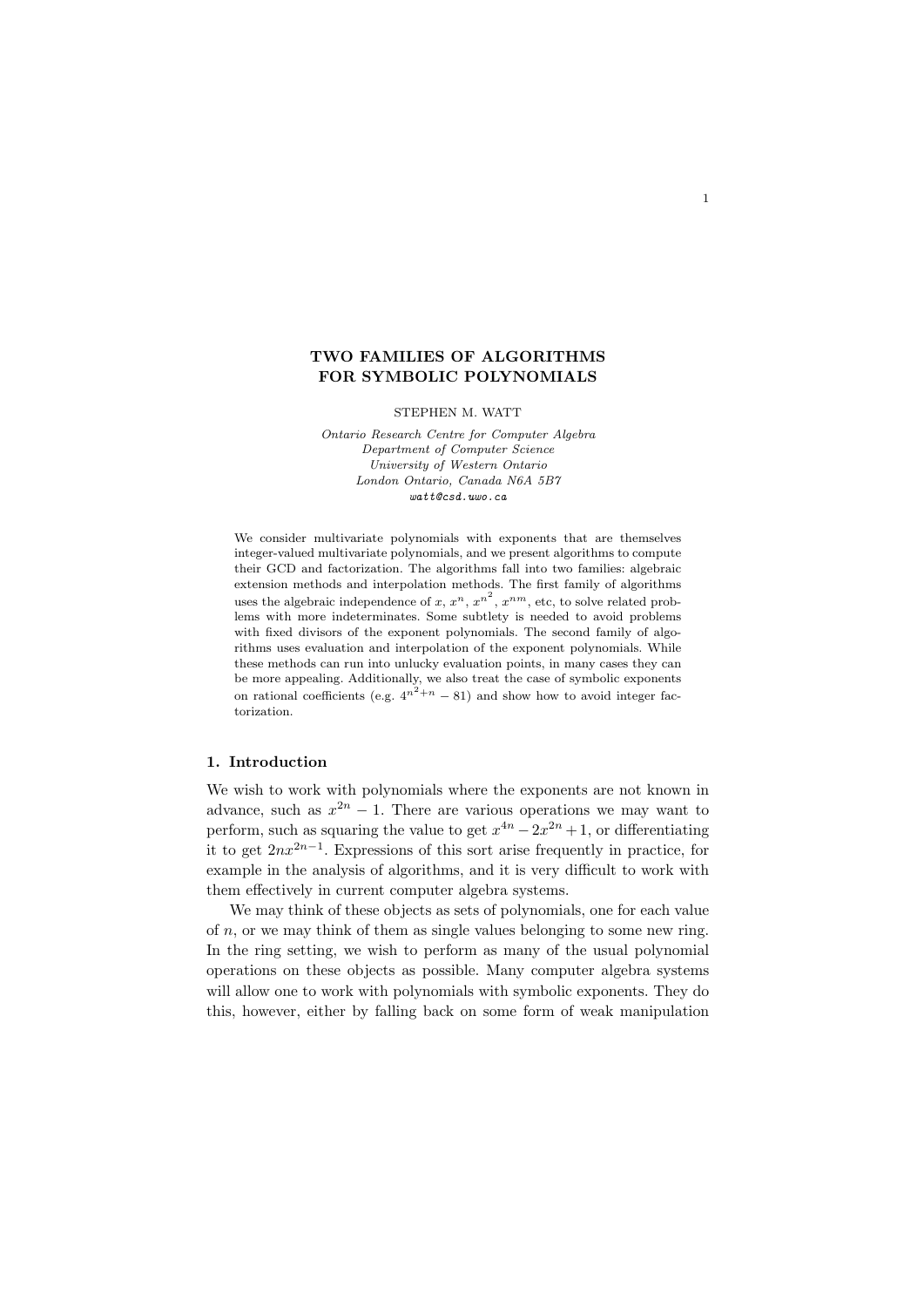of general expressions or by treating all symbolic powers as independent. There are therefore certain operations and simplifications they cannot perform as the relationship between exponents may be non-trivial. We would like, for example, to factorize symbolic polynomials such as

$$
x^{n^{4}-6n^{3}+11n^{2}-6(n+2m-3)} - 1000000^{m} =
$$
  

$$
x^{-12m} \times (x^{2p} + 10^{m}x^{p+2m} + 10^{2m}x^{4m}) \times (x^{p} + 10^{m}x^{2m})
$$
  

$$
\times (x^{2p} - 10^{m}x^{p+2m} + 10^{2m}x^{4m}) \times (x^{p} - 10^{m}x^{2m})
$$
  

$$
p = 1/6 n^{4} - n^{3} + 11/6 n^{2} - n + 3
$$

and perform operations on symbolic integers

$$
16^{n} - 81^{m} = (2^{n} - 3^{m})(2^{n} + 3^{m})(2^{2n} + 3^{2m}).
$$

This paper examines the problem of working with such symbolic polynomials. The principal contributions are:

- to introduce a useful formulation of symbolic polynomials,
- to show this leads to a well-defined multiplicative structure, with unique factorization
- to present two families of algorithms to compute GCDs, factorizations, etc.,
- to extend the notion of symbolic polynomials to allow symbolic operations on the coefficients.

This extends ideas presented in an earlier paper.<sup>7</sup>

The remainder of the paper is organized as follows: Section 2 gives the definition that we shall use as our model for symbolic polynomials. Section 3 discusses the multiplicative properties of symbolic polynomials and shows they have a well-defined unique factorization structure. Section 4 presents a family of algorithms to compute values based on the multiplicative structure of symbolic polynomials. The two examples given are greatest common divisor and factorization. These algorithms are based on the algebraic independence of x,  $x^n$ ,  $x^{n^2}$ , etc and work in extensions of polynomial rings. Section 5 presents a second family of algorithms for the same problems, but this time based on projection methods. These methods are based on evaluation and interpolation of the exponent variables. Section 6 addresses technical problems that can arise in term identification in projection methods. Section 7 discusses a number of generalizations of symbolic polynomials. One problem discussed there is treating elements of the coefficient ring with symbolic exponents without having to perform factorizations there. Finally, Section 8 concludes the paper.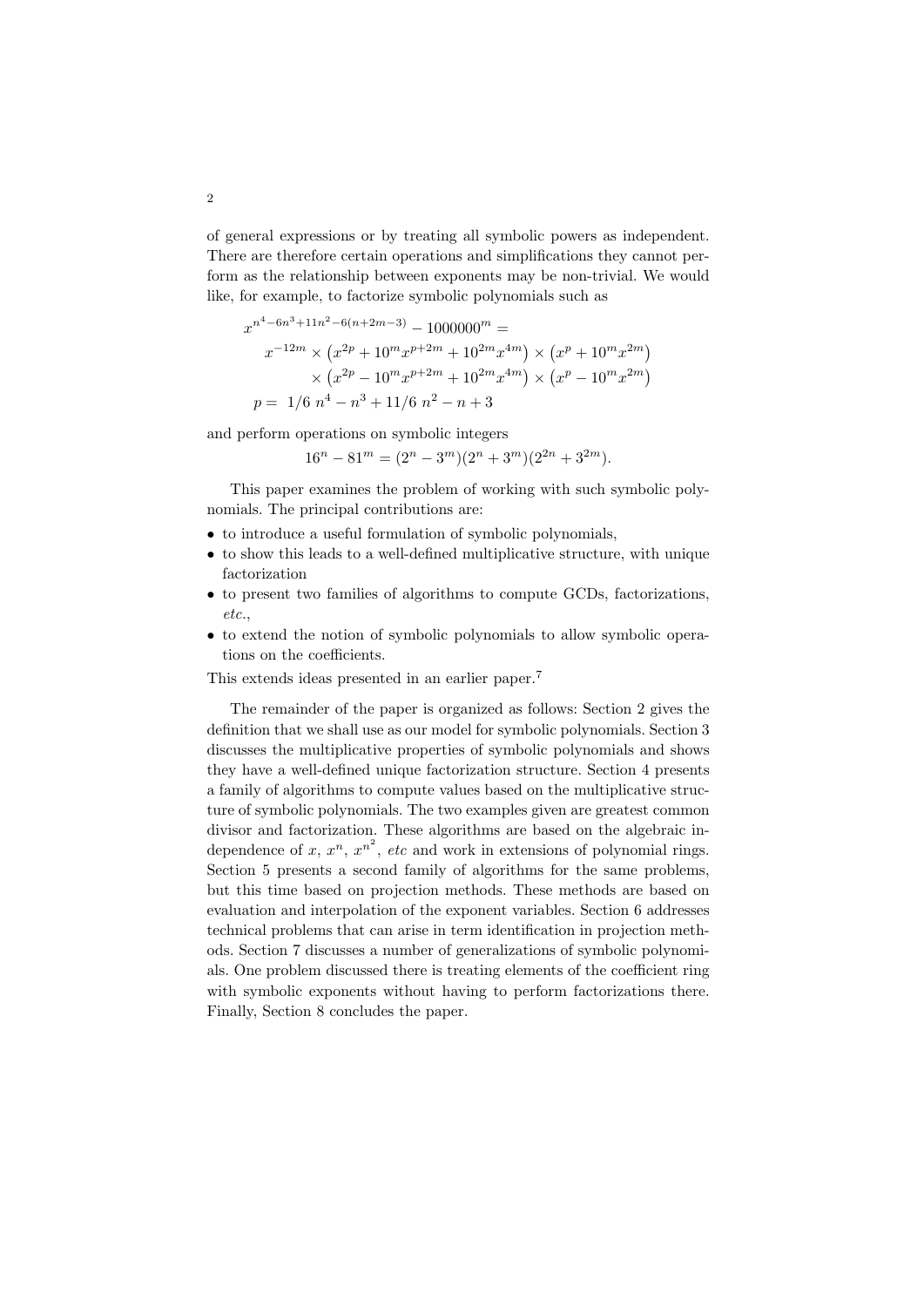#### 2. Symbolic Polynomials

We can imagine a number of models for symbolic polynomials that have desirable properties. Most generally, we could say that any set  $S$ , which under an evaluation map gives a polynomial ring  $R[x_1, ..., x_v]$ , represents symbolic polynomials. This would allow such forms as

$$
\gcd(x^n - 1, x^m - 1) + 1\tag{1}
$$

or

$$
(x-1)\sum_{i=0}^{n} x^{i}.
$$
 (2)

Working in terms of explicit ring operations will be useful to us, so we begin by generalizing to symbolic exponents only. This excludes expressions such as (1) and (2).

We recall the concept of a group ring: A *monoid ring* is a ring formed from a ring  $R$  and monoid  $M$  with elements being the finite formal sums

$$
\sum_{i} r_i m_i, r_i \in R, m_i \in M.
$$

A monoid ring has a natural module structure, with basis  $M$ , and addition defined in terms of coefficient addition in  $R$ . Multiplication is defined to satisfy distributivity, with  $r_1m_1\times r_2m_2 = (r_1r_2)(m_1m_2)$ . When the monoid M is a group, then the algebraic structure is called a group ring. For example, the Laurent polynomials with complex coefficients may be constructed as the group ring  $\mathbb{C}[\mathbb{Z}]$ , viewing  $\mathbb Z$  as an additive group.

We now define a useful class of symbolic polynomials.

**Definition 2.1.** The ring of symbolic polynomials in  $x_1, ..., x_v$  with exponents in  $n_1, ..., n_p$  over the coefficient ring R is the ring consisting of finite sums of the form

$$
\sum_i c_i x_1^{e_{i1}} x_2^{e_{i2}} \cdots x_n^{e_{in}}
$$

where  $c_i \in R$  and  $e_{ij} \in \text{Int}_{[n_1,n_2,...,n_p]}(\mathbb{Z})$ . Multiplication is defined by

$$
c_1 x_1^{e_{11}} \cdots x_n^{e_{1n}} \times c_2 x_1^{e_{21}} \cdots x_n^{e_{2n}} = c_1 c_2 x_1^{e_{11} + e_{21}} \cdots x_n^{e_{1n} + e_{2n}}
$$

We denote this ring  $R[n_1, ..., n_p; x_1, ..., x_v]$ .

We make use of the integer-valued polynomials,  $Int_{[n_1,...,n_n]}(D)$ . For an integral domain  $D$  with quotient field  $K$ , univariate integer-valued polynomials, usually denoted  $Int(D)$ , may be defined as

$$
Int_{[X]}(D) = \{ f(X) | f(X) \in K[X] \text{ and } f(a) \in D, \text{ for all } a \in D \}
$$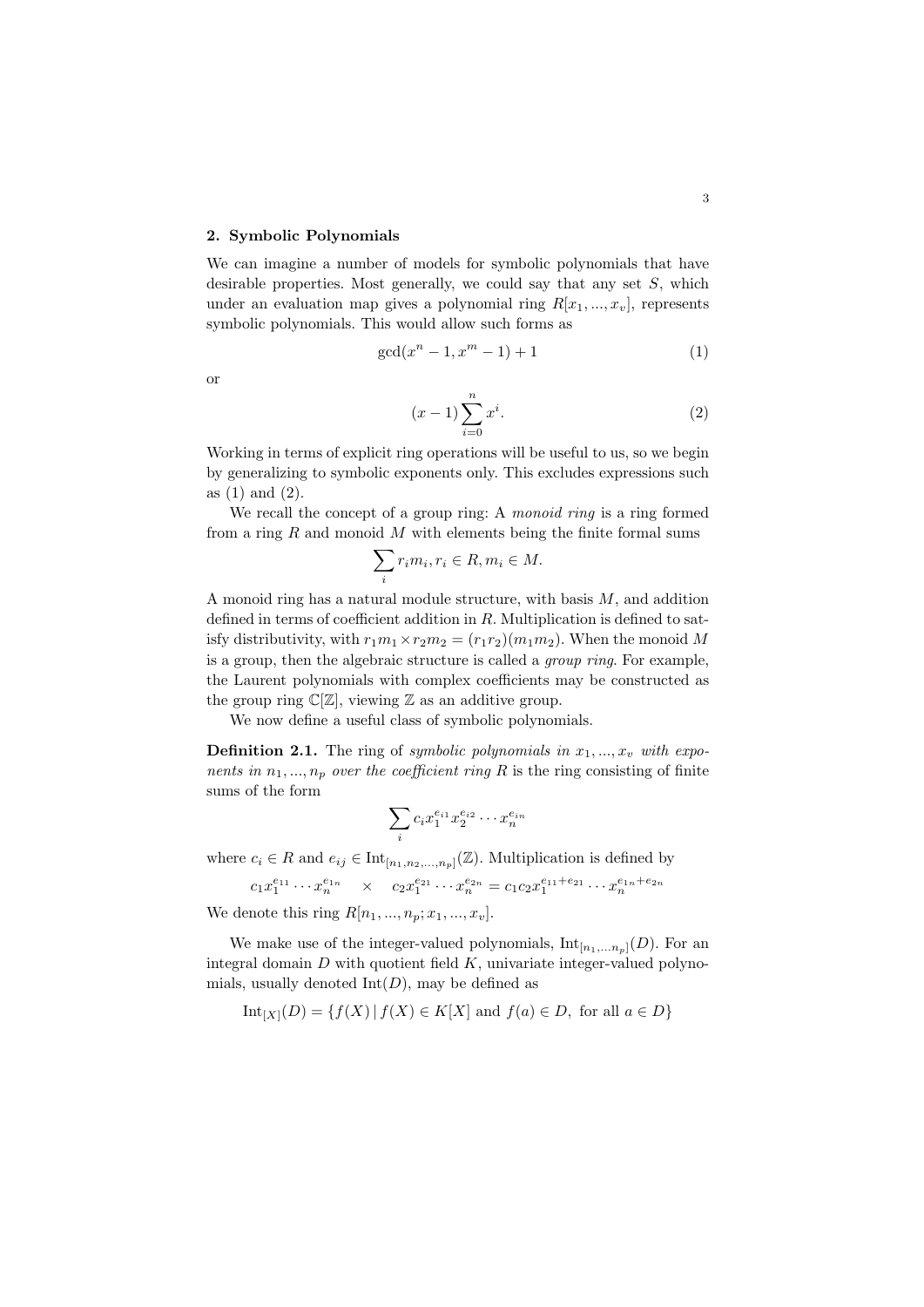For example  $\frac{1}{2}n^2 - \frac{1}{2}n \in \text{Int}_{[n]}(\mathbb{Z})$ . Integer-valued polynomials have been studied by  $Ostrowski<sup>3</sup>$  and  $Pólya<sup>4</sup>$  and we take the obvious multivariate generalization.

Our definition of symbolic polynomials is isomorphic to the group ring  $R[(\text{Int}_{[n_1,...,n_p]}(\mathbb{Z}))^v]$ . We view  $\text{Int}_{[n_1,...n_p]}(\mathbb{Z})$  as an abelian group under addition and use the identification

$$
x_1^{e_1}x_2^{e_2}\cdots x_v^{e_v} \cong (e_1,\ldots,e_v) \in (\text{Int}_{[n_1,\ldots,n_w]}(\mathbb{Z}))^v
$$

We note that  $R[:, x_1, ..., x_v] \cong R[x_1, ..., x_v, -x_1, ..., -x_v]$ . Also, under any evaluation  $\phi: \{n_1, ..., n_p\} \to \mathbb{Z}$ , we have

$$
\phi: R[n_1, ..., n_p; x_1, ..., x_v] \to R[x_1, ..., x_v, x_1^{-1}, ..., x_v^{-1}].
$$

That is,  $\phi$  evaluates symbolic polynomials to Laurent polynomials. It would be possible to construct a model for symbolic polynomials that, under evaluation, had no negative variable exponents. This, however, would require keeping track of cumbersome domain restrictions on the exponent variables.

By definition, these symbolic polynomials have a ring structure. What is more interesting is that they also have a useful unique factorization structure that can be computed effectively.

Symbolic polynomials, in the sense we have defined them, can be related to exponential polynomials<sup>2,6</sup> through the transformation  $x_i^{n^j} \mapsto e^{n^j \log x_i}$ . With exponential polynomials, however, it is awkward to capture the notion that the exponents of  $x_i$  must be integer valued.

There has also recently been some work on computing Gröbner bases with parametric exponents<sup>5,8</sup> and systems of algebraic equations with parametric exponents.<sup>9</sup> One of the questions asked in this setting is to classify all special cases under evaluation of the parameters. We ask an easier question. Instead, we seek to compute results that are correct under every specialization. This allows us to obtain algorithms for the multiplicative structure of the symbolic polynomials, something that had not been investigated earlier in the parametric setting.

### 3. Multiplicative Properties

We now show the multiplicative structure of our symbolic polynomials. For simplicity we treat the case when  $R = \mathbb{Q}$ .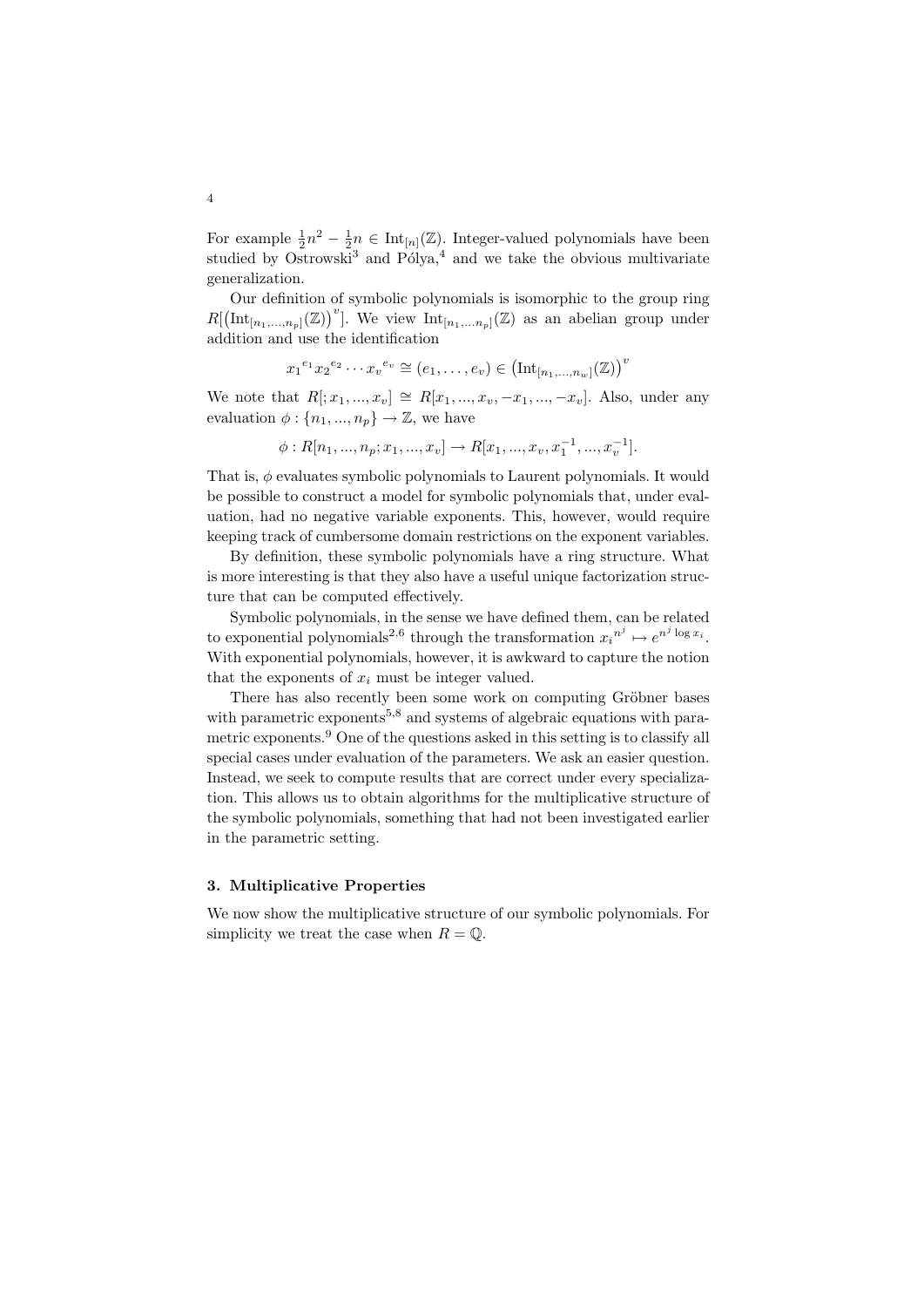**Theorem 3.1.**  $\mathbb{Q}[n_1, ..., n_p; x_1, ..., x_v]$  is a UFD, with monomials being units.

**Proof.** We first consider the case when exponents are in  $\mathbb{Z}[n_1, ..., n_p]$ . The fact that  $x, x^n, x^{n^2}, \dots$  are algebraically independent can be used to remove exponent variables inductively. We observe that

$$
x_k^{e_{ik}} = x_k^{\sum_j h_{ij}n_1^j} = \prod_j \left(x_k^{n_1^j}\right)^{h_{ij}} = \prod_j x_{kj}^{h_{ij}}, \quad h_{ij} \in \mathbb{Z}[n_2, ..., n_p].
$$

This gives the isomorphism

$$
\mathbb{Q}[n_1, n_2, ..., n_p; x_1, ...x_v] \cong
$$
  

$$
\mathbb{Q}[n_2, ..., n_p; x_{10}, x_{11}, x_{12}, ...x_{1d_1}, ...x_{v0}, x_{v1}, x_{v2}, ...x_{vd_1}]
$$

where  $d_1$  is the maximum degree of  $n_1$  in any exponent polynomial and  $x_{ij}$ corresponds to  $x_i^{n_1}$  $i^{n_1}$ . Repeating this process p times, we obtain

$$
\mathbb{Q}[n_1, n_2, ..., n_p; x_1, ... x_v] \cong \mathbb{Q}[; x_{10...0}, ..., x_{vd_1...d_p}],
$$

which is a ring of multivariate Laurent polynomials with the desired properties.

When the exponents come from the integer-valued polynomials Int<sub>[n<sub>1,...,n<sub>n</sub>]</sub>( $\mathbb{Z}$ ), as opposed to  $\mathbb{Z}[n_1,...n_p]$ , care must be taken to find the</sub> fixed divisors of the exponent polynomials. These fixed divisors are given by the content when polynomials are written in a binomial basis. So to show explicitly unique factorization with exponents in  $Int_{[n_1,...,n_n]}(\mathbb{Z})$ , we make the change of variables  $x_k^{(n_1) \cdots (n_p)} \to X_{ki_1...i_p}$ . Note that the  $X_{ki_1...i_p}$ are in one to one correspondence with  $x_{ki_1...i_p}$  and so are therefore also algebraically independent.  $\Box$ 

Symbolic polynomials can be related to exponential polynomials, which also have a UFD structure.<sup>2</sup>

### 4. Extension Algorithms

The proof of Theorem 3.1 introduces new variables to replace  $x_i^{n_1}, x_i^{n_2}$ ,  $x_i^{(\frac{n_1}{2})}$ ,  $x_i^{n_1n_2}$ ,  $x_i^{(\frac{n_2}{2})}$ , etc. This idea may be used to obtain algorithms for GCD, factorization, square-free decomposition and similar quantities over  $\mathbb{Q}[n_1, ..., n_p; x_1, ..., x_v]$ . We illustrate with algorithms for greatest common divisors and factorization.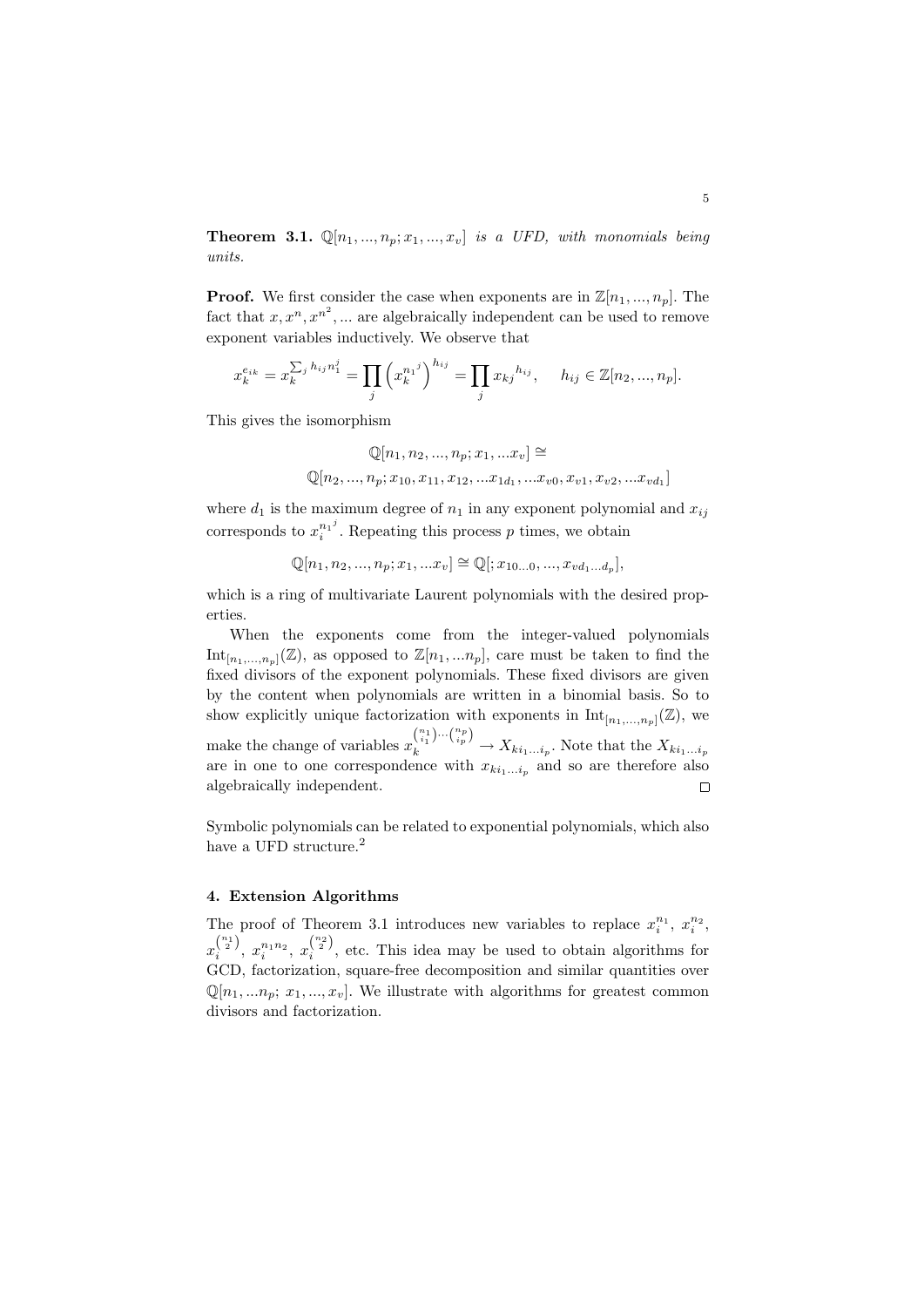#### Extension Algorithm for Symbolic Polynomial GCD

INPUT: Symbolic polynomials  $f_1, f_2 \in \mathbb{Q}[n_1, ..., n_p; x_1, ..., x_v]$ . OUTPUT:  $q = \gcd(f_1, f_2) \in \mathbb{Q}[n_1, ..., n_n; x_1, ..., x_n]$ 

- (1) Put the exponent polynomials of  $f_1$  and  $f_2$  in the basis  $\binom{n_i}{j}$ .
- (2) Construct polynomials  $F_1, F_2 \in \mathbb{Q}[X_{10...0},...,X_{vd_1...d_p}],$  where  $d_i$  is the maximum degree of  $n_i$  in any exponent of  $f_1$  or  $f_2$ , using the correspondence

$$
\gamma: x_k^{n_1 \choose i_1} \cdots {n_p \choose i_p} \mapsto X_{ki_1...i_p}.
$$

- (3) Compute  $G = \gcd(F_1, F_2)$ .
- (4) Compute  $g = \gamma^{-1}(G)$ .

Under any evaluation map on the exponents,  $\phi: \text{Int}_{[n_1,...,n_p]}(\mathbb{Z}) \to \mathbb{Z}$ , we have that  $\phi(g) \mid \gcd(\phi(f_1), \phi(f_2))$ . This g is the maximal uniform gcd in the sense that any other polynomial  $g' \in \mathbb{Q}[n_1, ..., n_p; x_1, ..., x_v]$  such that  $\phi(g') | \phi(F_1)$  and  $\phi(g') | \phi(F_2)$ , for all  $\phi$ , also satisfies  $g' | g$ .

### Extension Algorithm for Symbolic Polynomial Factorization

INPUT: A symbolic polynomial  $f \in \mathbb{Q}[n_1, ..., n_p; x_1, ..., x_v]$ . OUTPUT: The factors  $g_1, ..., g_n$  such that  $\prod_i g_i = f$ , unique up to units.

- (1) Put the exponent polynomials of f in the basis  $\binom{n_i}{j}$ .
- (2) Construct polynomial  $F \in \mathbb{Q}[X_{10...0},...,X_{vd_1...d_p}],$  where  $d_i$  is the maximum degree of  $n_i$  in any exponent of  $f$ , using the correspondence

$$
\gamma: x_k^{n_1 \choose i_1} \cdots {n_p \choose i_p} \mapsto X_{ki_1...i_p}.
$$

- (3) Compute the factors  $G_i$  of F.
- (4) Compute  $g_i = \gamma^{-1}(G_i)$ .

Under any evaluation map on the exponents,  $\phi: \text{Int}_{[n_1,...,n_p]}(\mathbb{Z}) \to \mathbb{Z}$ , if  $\phi(f)$  factors into  $f_{\phi 1},..., f_{\phi r}$  these factors may be grouped to give the factors  $\phi(g_i)$ . That is, there is a partition of  $\{1, ..., r\}$  into subsets  $I_i$  such that  $\phi(g_i) = \prod_{j \in I_i} f_{\phi_j}$ . This factorization into  $g_i$  is the maximal uniform factorization in the sense that any other factorization  $g'_i$  has  $\forall_i \exists_j g_i | g'_j$ .

It may be that under every evaluation map there is a finer factorization. Erich Kaltofen gives the example  $(x^{n}-1) \times (y^{n+1}-1)$ . For each *n*, either the first or second factor is a difference of squares and therefore factors further. There is no further factorization, however, valid for all values of  $n$ .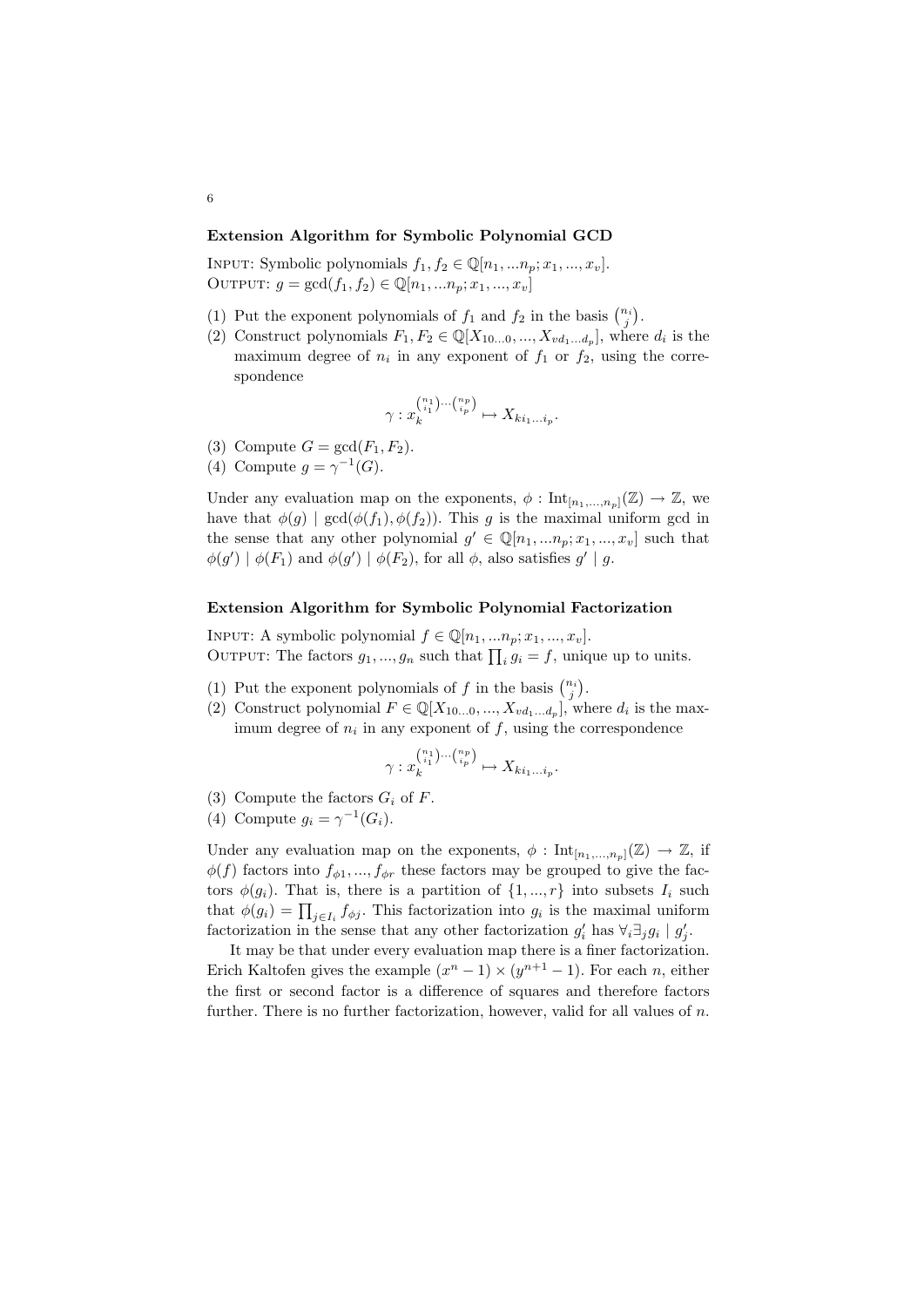## Examples

We use the following pair of polynomials for our examples:

$$
p = 8x^{n^{2} + 6n + 4 + m^{2} - m} - 2x^{2n^{2} + 7n + 2mn}y^{n^{2} + 3n}
$$
\n
$$
-3x^{n^{2} + 3n + 2mn}y^{n^{2} + 3n} + 12x^{4 + m^{2} - m + 2n}
$$
\n(3)

$$
q = 4x^{n^{2} + 4n + m^{2} + 6m} - 28x^{n^{2} + 8n + m^{2} + 6m + 2}y^{4n^{2} - 4n}
$$
\n
$$
+ 2x^{n^{2} + 4n} - 14x^{n^{2} + 8n + 2}y^{4n^{2} - 4n} + 6x^{m^{2} + 6m}
$$
\n
$$
- 42x^{m^{2} + 6m + 4n + 2}y^{4n^{2} - 4n} - 21y^{4n^{2} - 4n}x^{4n + 2} + 3.
$$
\n(4)

We demonstrate the computation of the GCD of  $p$  and  $q$  and the factorization of  $p$ . To begin, we note that the exponents of  $x$  in  $p$  and  $q$  are polynomials in  $m$  and  $n$  of maximum degree 2. We therefore use

$$
\left\{ \binom{n}{i} \binom{m}{j} \; \middle| \; 0 \leq i+j \leq 2 \right\} = \left\{ 1, n, m, \frac{n(n-1)}{2}, nm, \frac{m(m-1)}{2} \right\}.
$$

as a basis for the exponents of x. Likewise we note that the exponents of  $y$ are polynomials in  $n$  alone and are of maximum degree 2. For them we use the basis

$$
\left\{ \binom{n}{i} \mid 0 \leq i \leq 2 \right\} = \left\{ 1, n, \frac{n(n-1)}{2} \right\}.
$$

Now we make the change of variables

$$
\gamma = \{x \mapsto A, \ x^n \mapsto B, \ x^{\binom{n}{2}} \mapsto C, \ x^m \mapsto D, \ x^{mn} \mapsto E, \ x^{\binom{m}{2}} \mapsto F,
$$
  

$$
y \mapsto G, \ y^n \mapsto H, \ y^{\binom{n}{2}} \mapsto I\}
$$

to give:

$$
p = 8A4B7C2F2 - 2B9C4E2H4I2 - 3B4C2E2H4I2 + 12A4B2F2
$$
  

$$
q = 4B5C2D7F2 - 28A2B9C2D7F2I8 + 2B5C2 - 14A2B9C2I8
$$
  

$$
+ 6D7F2 - 42A2B4D7F2I8 - 21A2B4I8 + 3.
$$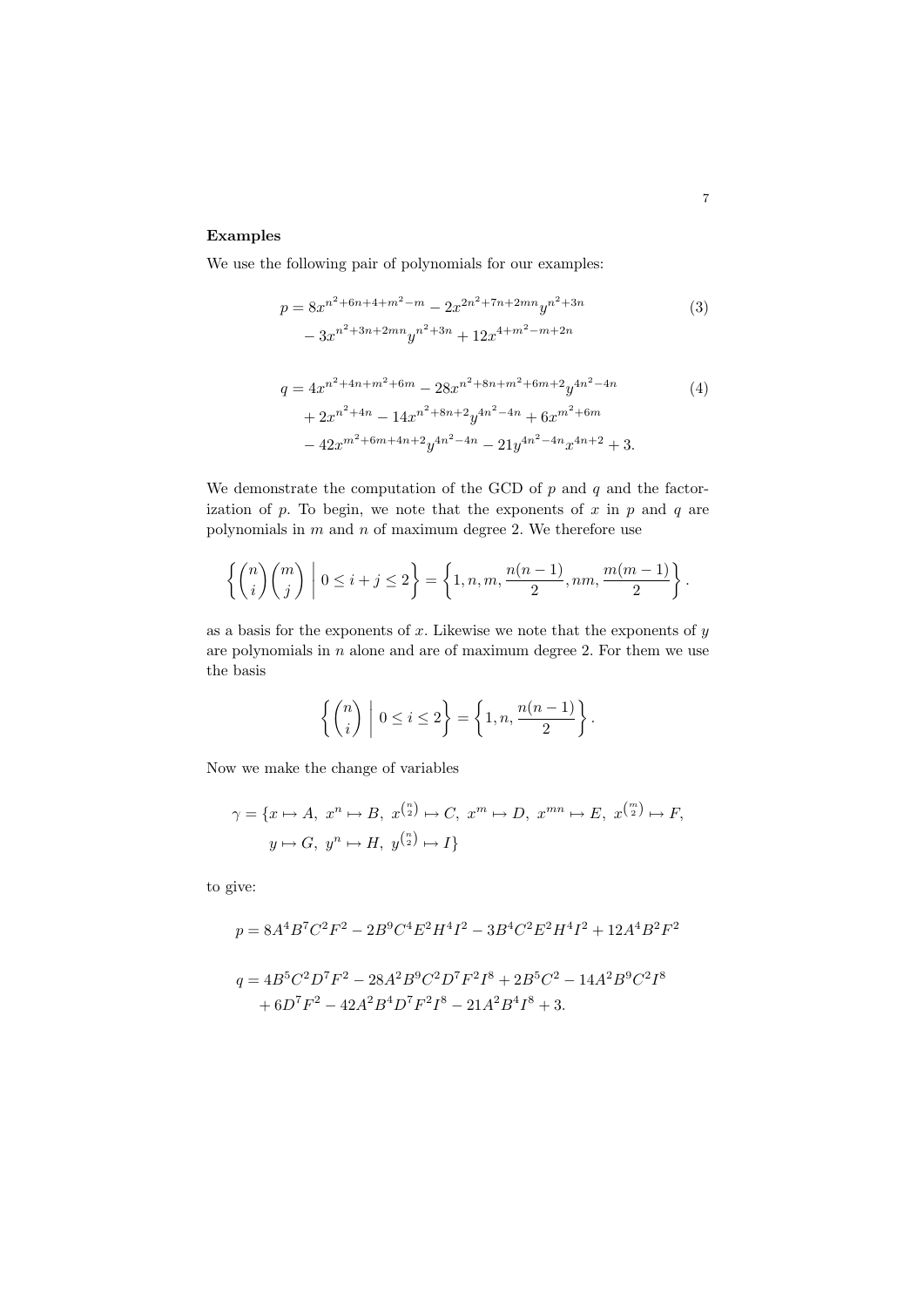We then obtain the GCD of  $p$  and  $q$  as

$$
g = 2B^5C^2 + 3
$$

and the factorization of  $p$  as

$$
p = B^2 \times \left(2B^5C^2 + 3\right) \times \left(2A^2F - BCEIH^2\right) \times \left(2A^2F + BCEIH^2\right).
$$

Applying  $\gamma^{-1}$ , we have the desired results:

$$
g = 2x^{n^2+4n} + 3
$$
  
\n
$$
p = x^{2n} \times \left(2x^{n^2+4n} + 3\right)
$$
  
\n
$$
\times \left(2x^{1/2 m^2 - 1/2 m + 2} - x^{1/2 n^2 + mn + 1/2 n} y^{1/2 n^2 + 3/2 n}\right)
$$
  
\n
$$
\times \left(2x^{1/2 m^2 - 1/2 m + 2} + x^{1/2 n^2 + mn + 1/2 n} y^{1/2 n^2 + 3/2 n}\right).
$$

# Remarks

We have described this transformation as though the exponent polynomials were dense, in which case transforming from a power basis to binomial basis introduces no new terms. This is often not the case, so blindly changing to a binomial basis is not always the best strategy.

In the worst case, the number of variables in the new polynomials will be  $v(D+1)^p$ , where v is the number of base variables,  $x_i$ , p is the number of exponent variables,  $n_i$ , and D is the degree bound on the  $n_i$  in the exponents. In practice, it is often the case that the number of variables occurring in exponents will be small and the exponent polynomials will be of low degree so the introduction of new variables may be acceptable. In other cases, such as when the exponent polynomials are sparse, other approaches may be preferable.

### 5. Projection Methods

If the number of exponent variables is large and the exponent polynomials are sparse, then it may be advantageous to use an evaluation/interpolation approach. Exponent polynomials may be mapped to integers at several points, the problem solved, and the images combined via interpolation. We illustrate with algorithms for greatest common divisors and factorization.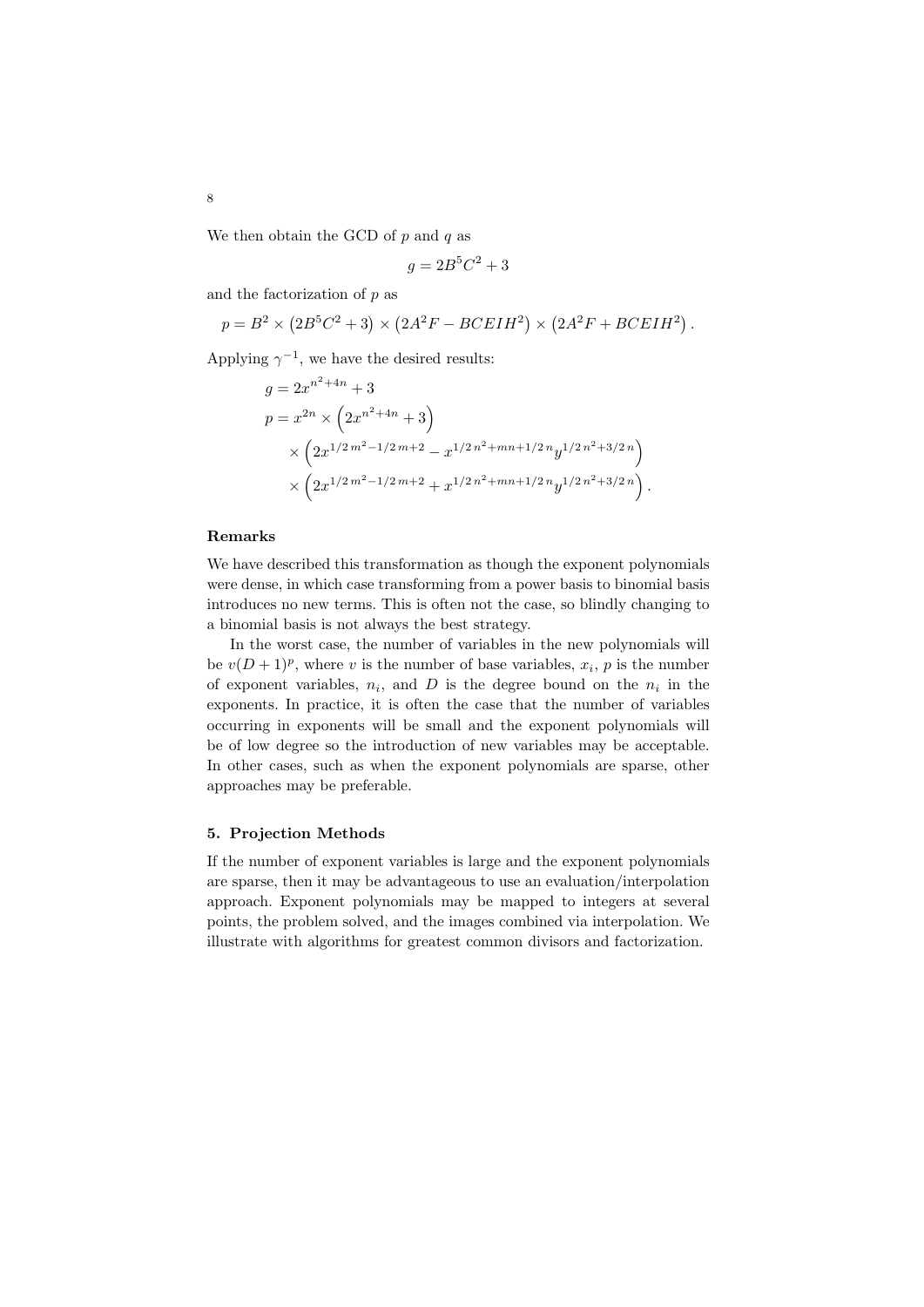# Projection Algorithm for Symbolic Polynomial GCD (Dense Version)

INPUT: Symbolic polynomials  $f_1, f_2 \in \mathbb{Q}[n_1, ..., n_p; x_1, ..., x_v].$ OUTPUT:  $g = \gcd(f_1, f_2) \in \mathbb{Q}[n_1, ..., n_p; x_1, ..., x_v]$ 

- (1) If  $p = 0$  solve problem in  $\mathbb{Q}[x_1, ..., x_v, x_1^{-1}, ..., x_v^{-1}]$ . Return result.
- (2) Let d be the degree bound of  $n_1$  in any exponent of  $f_1$  or  $f_2$ .
- (3) Choose  $d+1$  distinct evaluation points  $e_i \in \mathbb{Z}$ . Let  $\phi_i$  be the evaluation map  $n_1 \mapsto e_i$ .
- (4) Compute  $d + 1$  GCD images  $g_i = \gcd(\phi_i(f_1), \phi_i(f_2)) \in$  $\mathbb{Q}[n_2, ..., n_p; x_1, ..., x_v]$  by recursive application of this algorithm.
- (5) Identify corresponding terms in the  $g_i$ .
- (6) Choose one set of corresponding terms and normalize the polynomials so these terms are equal  $(e.g.$  make those terms 1).
- (7) For each set of corresponding terms, interpolate the exponent polynomial to form the corresponding term of  $q$ , the GCD.
- (8) Return g.

This gives the same GCD as the Extension Algorithm for GCD.

If an evaluation gives a GCD image that is "larger" than the other images, then it is a special case evaluation and should be discarded and another point chosen. If an evaluation point gives a GCD image that is "smaller" than the other images, then the previous evaluations were all unlucky and new points must be chosen.

An important problem is that in step 5 it is not always straightforward to identify corresponding terms. We discuss this in Section 6.

# Projection Algorithm for Symbolic Polynomial Factorization (Dense Version)

INPUT: A symbolic polynomial  $f \in \mathbb{Q}[n_1, ..., n_p; x_1, ..., x_v]$ . OUTPUT: The factors  $g_1, ..., g_n$  such that  $\prod_i g_i = f$ , unique up to units.

- (1) If  $p = 0$  solve problem in  $\mathbb{Q}[x_1, ..., x_v, x_1^{-1}, ..., x_v^{-1}]$ . Return result.
- (2) Let d be the degree bound of  $n_1$  in any exponent of f.
- (3) Choose  $d+1$  distinct evaluation points  $e_i \in \mathbb{Z}$ . Let  $\phi_i$  be the evaluation map  $n_1 \mapsto e_i$ .
- (4) Compute  $d+1$  factorization images  $g_{1i} \times \cdots \times g_{ni} = \text{factor}(\phi_i(f)) \in$  $\mathbb{Q}[n_2, ..., n_n; x_1, ..., x_n]$  by recursive application of this algorithm.
- (5) Identify corresponding factors in the images, and terms within the factors.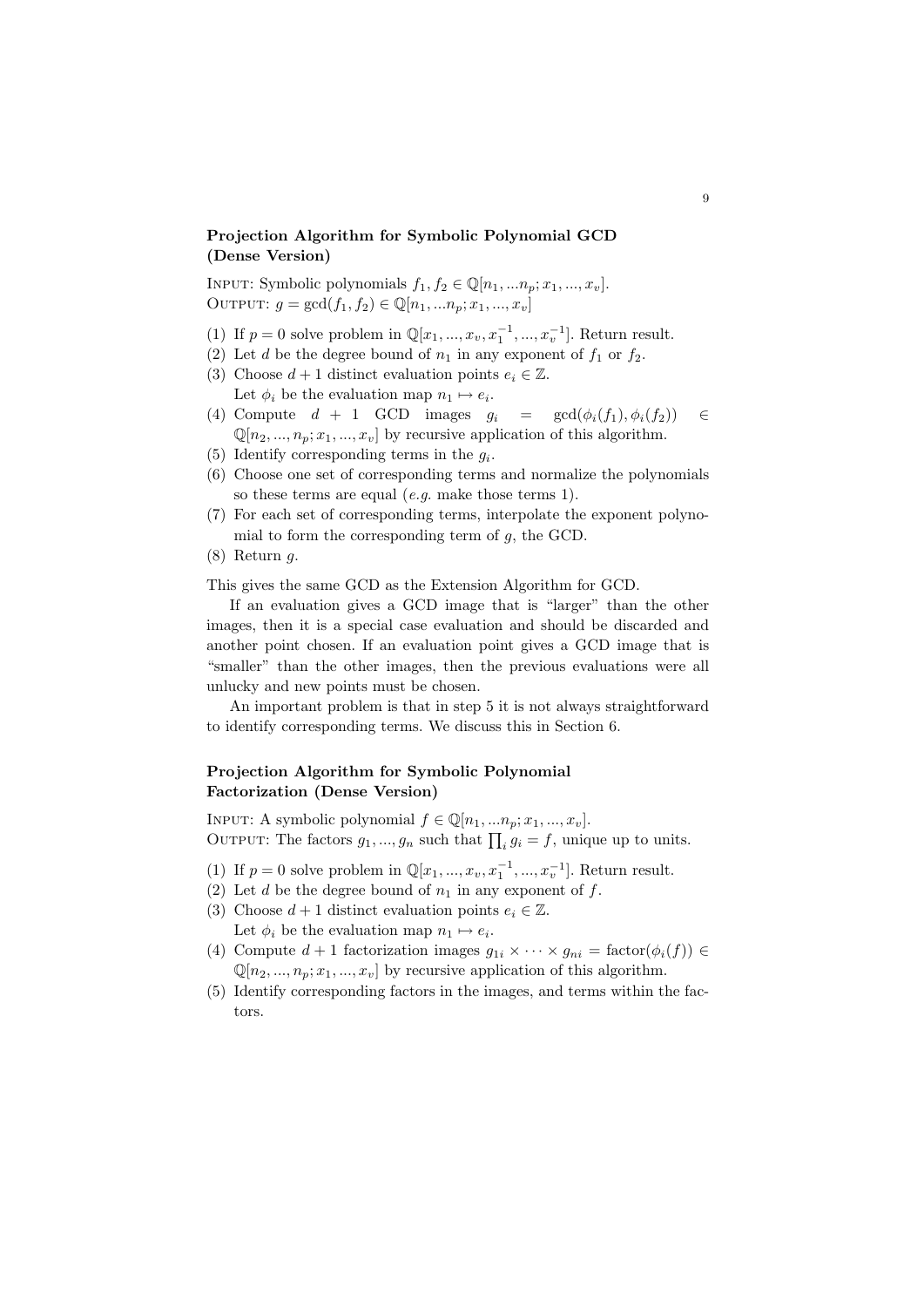- (6) For each set of corresponding polynomial images, choose one set of corresponding terms and normalize the polynomials so these terms are equal.
- (7) For each term interpolate the exponent polynomial to form the corresponding term of  $g_k$ , the  $k^{\text{th}}$  factor.
- (8) Return  $g_1, \cdots, g_n$ .

This gives the same factorization, up to units, as the Extension Algorithm for Factorization. As with the GCD computation, there is the problem is that in step 5 it may be difficult to identify corresponding terms. This is discussed later. As with other factorization algorithms, it may be the case that image factorizations have different numbers of factors and that combinations must be tried to form the  $g_{ki}$ .

### Sparse Algorithms

With naive dense interpolation, a number of problems exponential in the number of variables must be solved in  $\mathbb{Q}[x_1, ..., x_v]$ . Using sparse interpolation techniques, this is not always necessary. The sparse versions of these algorithms use sparse interpolation of the individual exponent polynomials.

# Examples

We use the same  $p$  and  $q$  as before, defined by equations (3) and (4), and compute the GCD of  $p$  and  $q$  and the factors of  $p$ . The maximum power of  $m$  or  $n$  in any exponent is 2. For simplicity, we use dense interpolation with  $m \in \{1,2,3\}$  and  $n \in \{1,2,3\}$ . Letting  $p_{ij}$  denote p evaluated at  $m = i, n = j$ , we have:

$$
\begin{aligned} p_{11} &= -2x^{11}y^4 + 8x^{11} - 3x^6y^4 + 12x^6 \\ p_{12} &= -2x^{26}y^{10} + 8x^{20} - 3x^{14}y^{10} + 12x^8 \\ p_{13} &= -2x^{45}y^{18} + 8x^{31} - 3x^{24}y^{18} + 12x^{10} \\ p_{21} &= -2x^{13}y^4 + 8x^{13} - 3x^8y^4 + 12x^8 \\ p_{22} &= -2x^{30}y^{10} + 8x^{22} - 3x^{18}y^{10} + 12x^{10} \\ p_{23} &= -2x^{51}y^{18} + 8x^{33} - 3x^{30}y^{18} + 12x^{12} \\ p_{31} &= -2x^{15}y^4 + 8x^{17} - 3x^{10}y^4 + 12x^{12} \\ p_{32} &= -2x^{34}y^{10} + 8x^{26} - 3x^{22}y^{10} + 12x^{14} \\ p_{33} &= -2x^{57}y^{18} + 8x^{37} - 3x^{36}y^{18} + 12x^{16} \end{aligned}
$$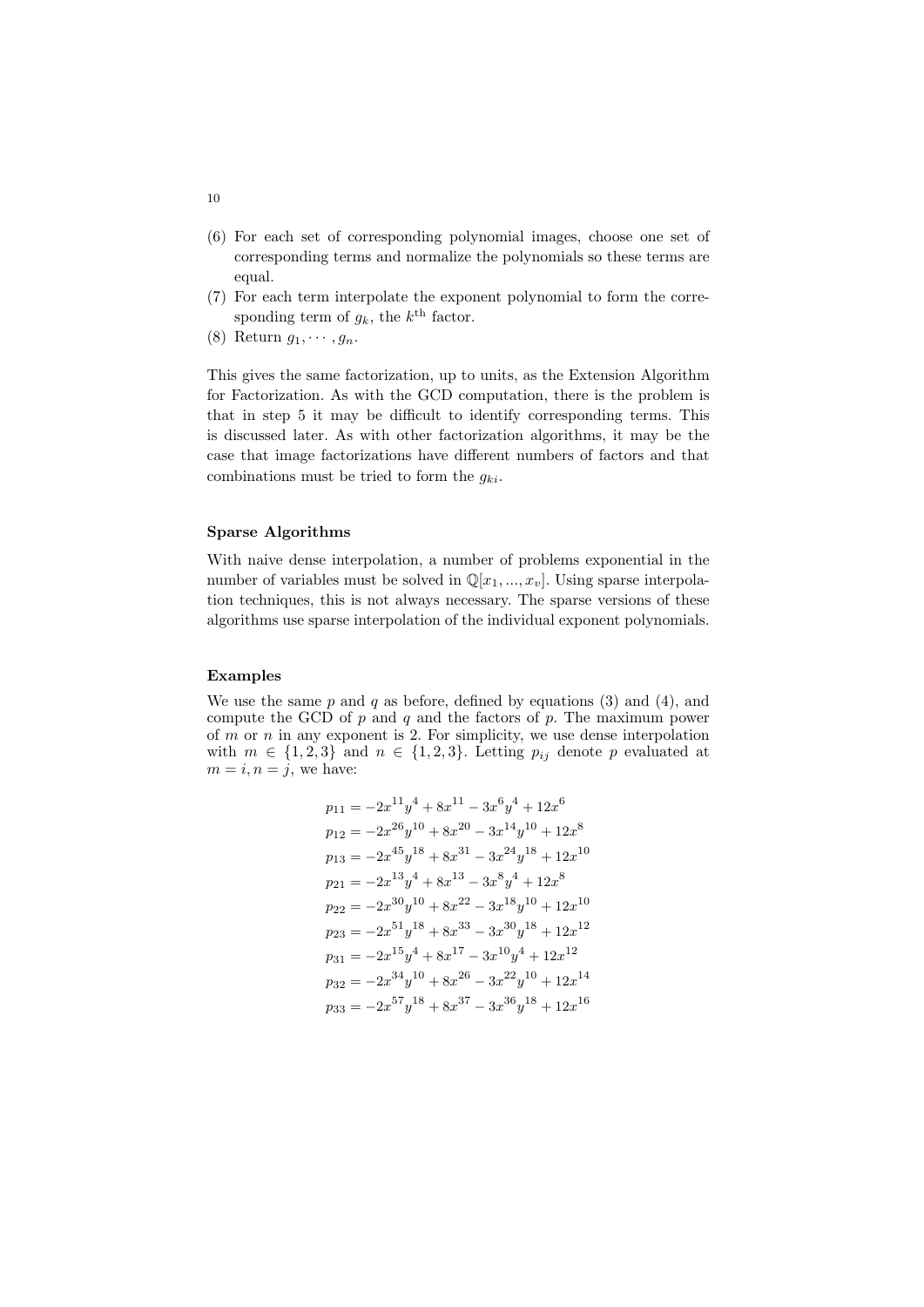Similarly, letting  $q_{ij}$  denote q evaluated at  $m = i, n = j$  gives:

$$
q_{11} = 4x^{12} - 28x^{18} + 2x^5 - 14x^{11} + 6x^7 - 42x^{13} + 3 - 21x^6
$$
  
\n
$$
q_{12} = 4x^{19} - 28x^{29}y^8 + 2x^{12} - 14x^{22}y^8 + 6x^7 - 42x^{17}y^8 + 3 - 21y^8x^{10}
$$
  
\n
$$
q_{13} = 4x^{28} - 28x^{42}y^{24} + 2x^{21} - 14x^{35}y^{24} + 6x^7 - 42x^{21}y^{24} + 3 - 21y^{24}x^{14}
$$
  
\n
$$
q_{21} = 4x^{21} - 28x^{27} + 2x^5 - 14x^{11} + 6x^{16} - 42x^{22} + 3 - 21x^6
$$
  
\n
$$
q_{22} = 4x^{28} - 28x^{38}y^8 + 2x^{12} - 14x^{22}y^8 + 6x^{16} - 42x^{26}y^8 + 3 - 21y^8x^{10}
$$
  
\n
$$
q_{23} = 4x^{37} - 28x^{51}y^{24} + 2x^{21} - 14x^{35}y^{24} + 6x^{16} - 42x^{30}y^{24} + 3 - 21y^{24}x^{14}
$$
  
\n
$$
q_{31} = 4x^{32} - 28x^{38} + 2x^5 - 14x^{11} + 6x^{27} - 42x^{33} + 3 - 21x^6
$$
  
\n
$$
q_{32} = 4x^{39} - 28x^{49}y^8 + 2x^{12} - 14x^{22}y^8 + 6x^{27} - 42x^{37}y^8 + 3 - 21y^8x^{10}
$$
  
\n
$$
q_{33} = 4x^{48} - 28x^{62}y^{24} + 2x^{21} - 14x^{35}y^{24} + 6x^{27} - 42x^{41}
$$

| $g_{11} = 2x^5 + 3$ | $g_{12} = 2x^{12} + 3$ | $g_{13} = 2x^{21} + 3$ |
|---------------------|------------------------|------------------------|
| $g_{21} = 2x^5 + 3$ | $g_{22} = 2x^{12} + 3$ | $g_{23} = 2x^{21} + 3$ |
| $g_{31} = 2x^5 + 3$ | $g_{32} = 2x^{12} + 3$ | $g_{33} = 2x^{21} + 3$ |

This gives one exponent polynomial to interpolate and we obtain

$$
g = 2x^{n^2 + 4n} + 3.
$$

We now turn our attention to factoring  $p$ . We factor the image polynomials in  $\mathbb{Z}[x, y]$ :

$$
p_{11} = -x^{6} (y^{2} - 2) (y^{2} + 2) (3 + 2x^{5})
$$
  
\n
$$
p_{12} = -x^{8} (3 + 2x^{12}) (x^{3}y^{5} - 2) (x^{3}y^{5} + 2)
$$
  
\n
$$
p_{13} = -x^{10} (3 + 2x^{21}) (x^{7}y^{9} - 2) (x^{7}y^{9} + 2)
$$
  
\n
$$
p_{21} = -x^{8} (y^{2} - 2) (y^{2} + 2) (3 + 2x^{5})
$$
  
\n
$$
p_{22} = -x^{10} (3 + 2x^{12}) (x^{4}y^{5} - 2) (x^{4}y^{5} + 2)
$$
  
\n
$$
p_{23} = -x^{12} (3 + 2x^{21}) (x^{9}y^{9} - 2) (x^{9}y^{9} + 2)
$$
  
\n
$$
p_{31} = x^{10} (3 + 2x^{5}) (2x - y^{2}) (2x + y^{2})
$$
  
\n
$$
p_{32} = -x^{14} (3 + 2x^{12}) (x^{4}y^{5} - 2) (x^{4}y^{5} + 2)
$$
  
\n
$$
p_{33} = -x^{16} (3 + 2x^{21}) (x^{10}y^{9} - 2) (x^{10}y^{9} + 2)
$$

We determine which factors correspond by inspection. We let  $f_1$  be the factor with coefficients  $\{2, 3\}$ ,  $f_2$  with  $\{\pm 1, \mp 2\}$ ,  $f_3$  with  $\{1, 2\}$  and u the monomial.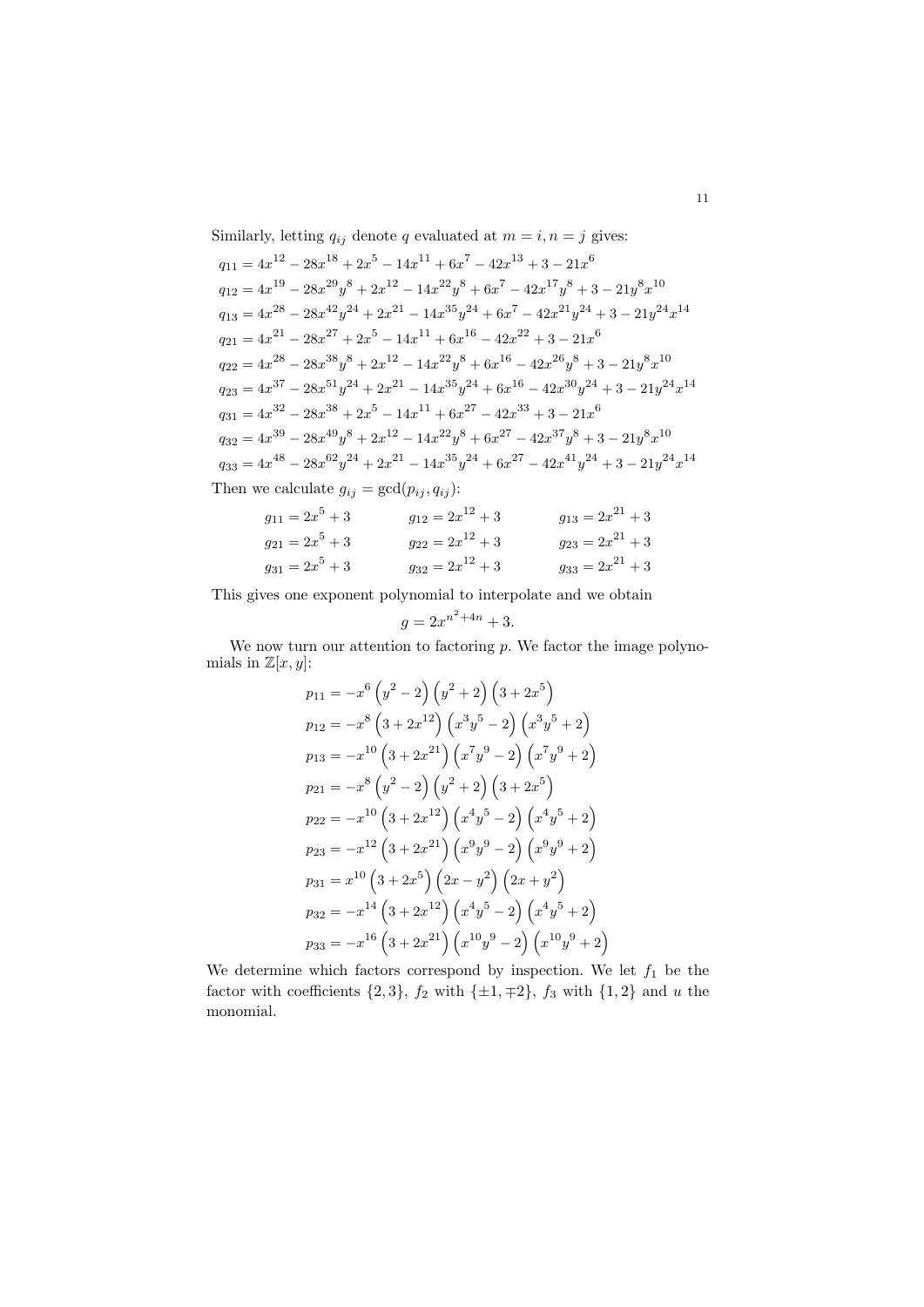Recall that, in the ring of symbolic polynomials, and in  $\mathbb{Q}[x, y, x^{-1}, y^{-1}]$ , monomials are invertible and factorization is unique up to units. We pick an arbitrary monomial in each of  $f_i$  to be the constant term and normalize. (In principle we could normalize the constant term to 1, but it is convenient here to divide through only by the power product  $x^{k_1}y^{k_2}$ . The resulting factors are shown in the following table.

| $_{m}$         | $\it n$        | $\boldsymbol{u}$ |                       | J2                                                                              | JЗ                                     |
|----------------|----------------|------------------|-----------------------|---------------------------------------------------------------------------------|----------------------------------------|
| 1              | 1              | $-x^6$           | $2x^5+3$              | $\begin{array}{r} y^2-2\\ x^3y^5-2\\ x^7y^9-2\\ y^2-2\\ x^4y^5-2\\ \end{array}$ | $\frac{y^2}{x^3}$<br>$+2$              |
| 1              | $\overline{2}$ | $-x^8$           | $2x^{12}+3$           |                                                                                 | $y^5$<br>$+2$                          |
| 1              | 3              | $-x^{10}$        | $2x^{21} + 3$         |                                                                                 | $x^{7}y^{9}+2$<br>$y^{2}+2$            |
| $\overline{2}$ | 1              | $-x^8$           | $2x^5+3$              |                                                                                 |                                        |
| $\overline{2}$ | $\overline{2}$ | $-x^{10}$        | $2x^{12}+3$           |                                                                                 | $x^4y^5+2$                             |
| $\overline{2}$ | 3              | $-x^{12}$        | $2x^{21}+3$           | $x^9y^9-2$                                                                      | $x^9y^9+2$<br>$x^{-1}y^2+$             |
| 3              | 1              | $-x^{12}$        | $2x^5+3$              | $x^{-1}y^2$<br>$-2$                                                             | $+\,2$                                 |
| 3              | $\overline{2}$ | $-x^{14}$        | $2x^{12}+3$           | $x^4y^5 - 2$                                                                    | $+2$                                   |
| 3              | 3              | $-x^{16}$        | $2x^{21}$ .<br>$+\;3$ | $x^{10}y^9$<br>$-2$                                                             | $\frac{x^4y^5}{x^{10}y^9}$ -<br>$+\,2$ |

Interpolating the exponent polynomials, we obtain

$$
u = -x^{4+m^2-m+2n}
$$
  
\n
$$
f_1 = 2x^{n^2+4n} + 3
$$
  
\n
$$
f_2 = x^{-1/2m^2+mn+1/2n^2+1/2m+1/2n-2}y^{1/2n^2+3/2n} - 2
$$
  
\n
$$
f_3 = x^{-1/2m^2+mn+1/2n^2+1/2m+1/2n-2}y^{1/2n^2+3/2n} + 2.
$$

This gives the factorization

$$
p = u \times f_1 \times f_2 \times f_3,
$$

which is the same, up to units, as what we obtained with the extension algorithm. To see this, let  $e = m^2 - m + 4$  and multiply u by  $-x^{-e}$ ,  $f_2$  by  $-x^{e/2}$  and  $f_3$  by  $x^{e/2}$ .

### 6. Finding Corresponding Terms

In general, problems may arise in projection methods when identifying sets of terms for interpolation. In computing GCDs, for example, this amounts to determining which terms correspond in the GCD images. There are three problems that arise:

• The first problem is that, under certain evaluations of the exponent variables, exponent polynomials become equal and terms of the result combine. If there is only one exponent variable, then this can occur for at most  $DT(T-1)/2$  evaluation points, where T is the number of terms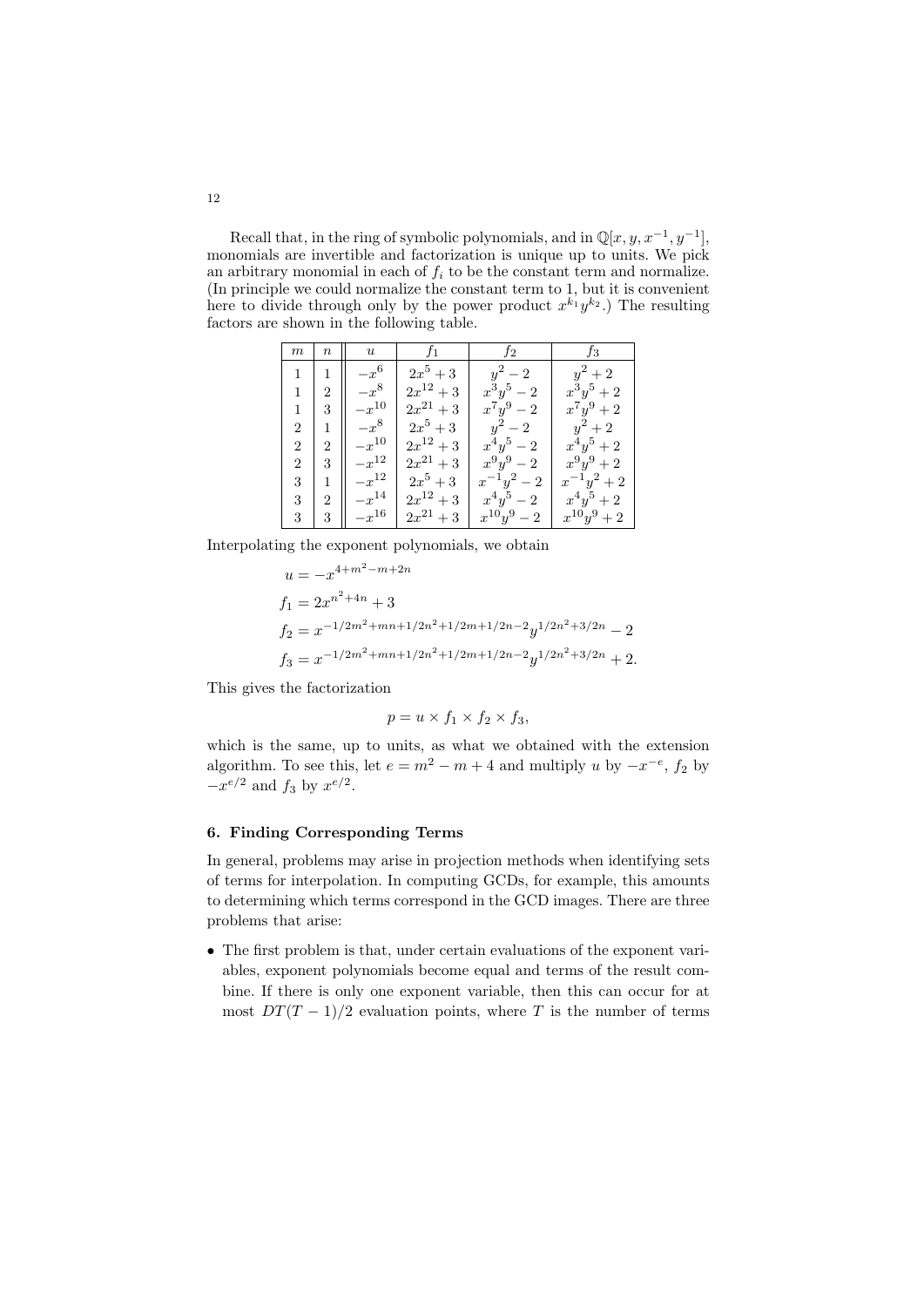in the GCD and  $D$  is the degree bound on the exponent variable. This is because there are up to  $T(T-1)/2$  pairs of distinct exponent polynomials, each pair having at most  $D$  common values. For multivariate exponents, terms may combine at an unlimited number of points, but choosing random evaluation points effectively avoids the problem.

- The second problem is that, even if terms do not combine, it may still not be obvious which terms correspond. For example the GCD may have multiple terms with the the same coefficient and variables. If the coefficient ring is not large enough, then this can occur with high probability.
- The third problem is that one or more evaluation points may give special case results. This is the exceptional case, however. Depending on the problem, the special case results might give an interesting short-cut to a solution or they might be useless and simply be discarded.

In computing factorizations, we have the above problems as well as the usual problem of factor identification.

We illustrate the problem of difficulty identifying corresponding exponents under evaluation with another GCD example, using  $u$  and  $v$  given as:

$$
u = x^{3n^2 - 4n + 8} + 9x^{2n^2 + 4} + x^{n^3 + n^2 - 4n + 4} + 14x^{n^2 + 4n} + 2x^{n^3}
$$
 (5)

$$
v = x^{3n^2 + 8} + 8x^{2n^2 + 4n + 4} + x^{n^3 + n^2 + 4} + 7x^{n^2 + 8n} + x^{n^3 + 4n}.
$$
 (6)

The exponent polynomials are of degree at most 3, so we evaluate at four points.

| $n=1 \Rightarrow$ | $gcd(u, v) = x^6 + 7x^5 + x$             |
|-------------------|------------------------------------------|
| $n=2 \Rightarrow$ | $gcd(u, v) = 8x^{12} + x^8$              |
| $n=3 \Rightarrow$ | $gcd(u, v) = x^{27} + x^{22} + 7x^{21}$  |
| $n=4 \Rightarrow$ | $gcd(u, v) = x^{64} + x^{36} + 7x^{32}.$ |

We see that the different evaluations give polynomials with different numbers of terms. It appears that there are three terms in the symbolic polynomial, and that the evaluation at  $n = 2$  made two of the exponents equal, giving terms  $x^{12}$  and  $7x^{12}$ .

When the image has three terms, two of the coefficients are the same so it is not clear how to assign the images to symbolic terms for interpolation. Note that the evaluation does not necessarily preserve term order: for  $n = 1$ the term with coefficient 7 is of middle degree, for  $n = 2$  it is of highest degree and for  $n = 3$  and  $n = 4$  it is of lowest degree. We must therefore consider the possibility that the terms with coefficient 1 may appear in any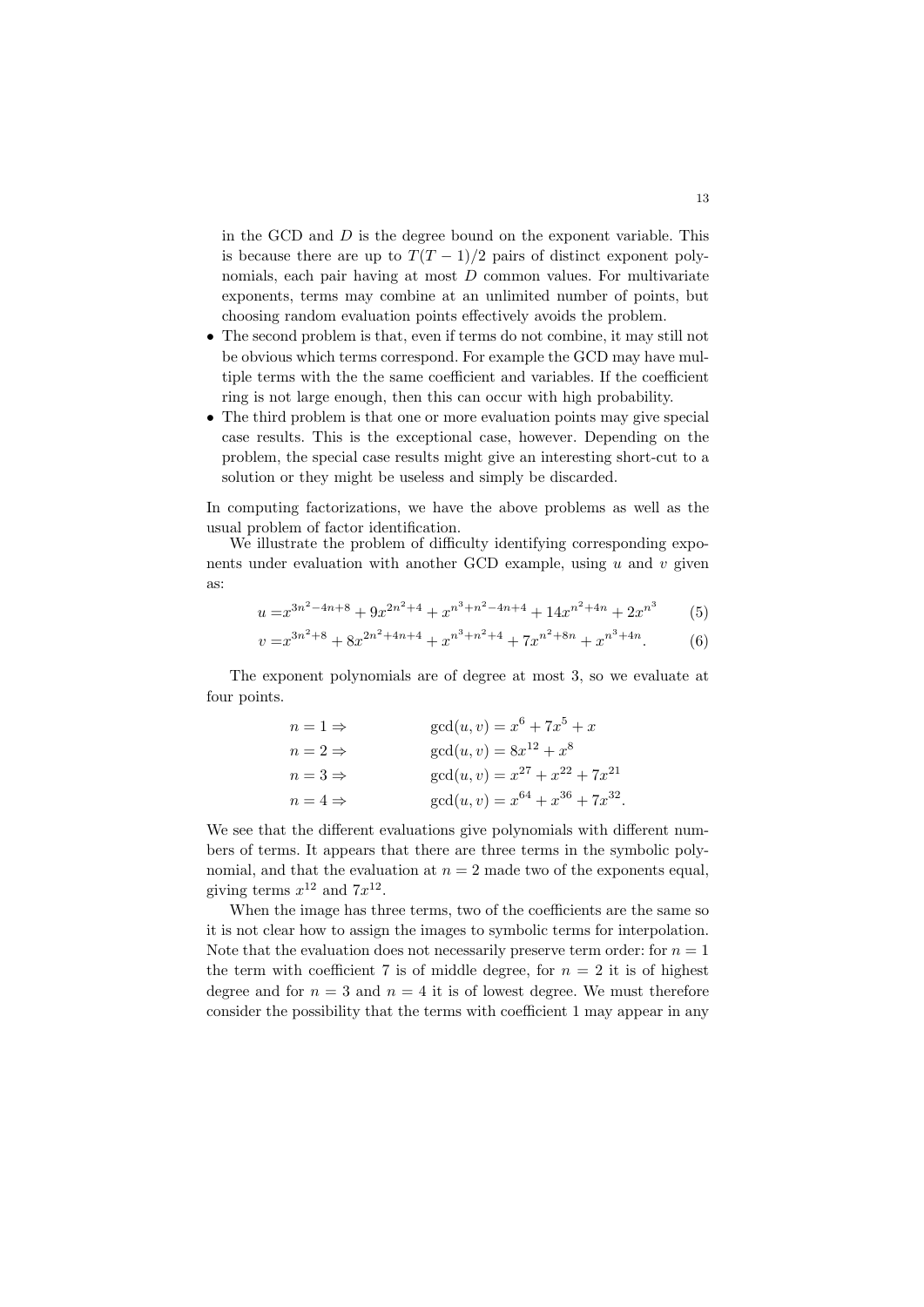order. Thus, even with only two terms having equal coefficients, we have a number of cases to consider exponential in the degree of n. These are shown in the table below. The entries are lists of values for the exponents  $e_i$  at  $n = \{1, 2, 3, 4\}$  respectively.

| $\bf{Model}$ | Term 1             | Term 2             | Term 3             |
|--------------|--------------------|--------------------|--------------------|
|              | $1 \times x^{e_1}$ | $1 \times x^{e_2}$ | $7 \times x^{e_3}$ |
| 1            | [6, 12, 27, 64]    | [1,8,22,36]        | [5, 12, 21, 32]    |
| 2            | [6, 12, 27, 36]    | [1,8,22,64]        | [5, 12, 21, 32]    |
| 3            | [6, 12, 22, 64]    | [1,8,27,36]        | [5, 12, 21, 32]    |
| 4            | [6, 12, 22, 36]    | [1,8,27,64]        | [5, 12, 21, 32]    |
| 5            | [6,8,27,64]        | [1, 12, 22, 36]    | [5, 12, 21, 32]    |
| 6            | [6,8,27,36]        | [1, 12, 22, 64]    | [5, 12, 21, 32]    |
| 7            | [6,8,22,64]        | [1, 12, 27, 36]    | [5, 12, 21, 32]    |
| 8            | [6,8,22,36]        | [1, 12, 27, 64]    | [5, 12, 21, 32]    |

To discover which is the correct combination, we evaluate at one extra point.

 $n = 5 \implies$  gcd $(u, v) = x^{125} + x^{54} + 7x^{45}$ .

At  $n = 5$  either (a)  $e_1 = 125$ ,  $e_2 = 54$  or (b)  $e_1 = 54$ ,  $e_2 = 125$ . Interpolating each model with both choices, we see that model 4 with (b) gives  $e_1$  =  $2n^2 + 4$  and  $e_2 = n^3$  with degrees  $\leq 3$  as required. All other combinations give interpolants of degree 4. We therefore have

$$
\gcd(u, v) = x^{2n^2 + 4} + x^{n^3} + 7x^{n^2 + 4n}
$$

If there are T terms and N evaluation points, then there will be  $(T!)^{N-1}$ possible assignments of evaluation points to terms. One of them will give interpolants satisfying the degree bound. Unless  $T$  and  $N$  are very small, this strategy will obviously be infeasible and another approach will be needed.

We also observe that if there is only one exponent variable, then there will be some value beyond which evaluations give images that have a consistent order. This is because a finite set of univariate polynomials will have a finite set of points that make two of the polynomials equal. If this bound can be determined, in principle it avoids the problem of determining which images correspond. In practice, however, it may be too large to be useful (at least in the case of factorization).

## Interpolation of Symmetric Functions

There is a better alternative to address the problem of term identification. If there are terms that cannot be distinguished, then we may take advan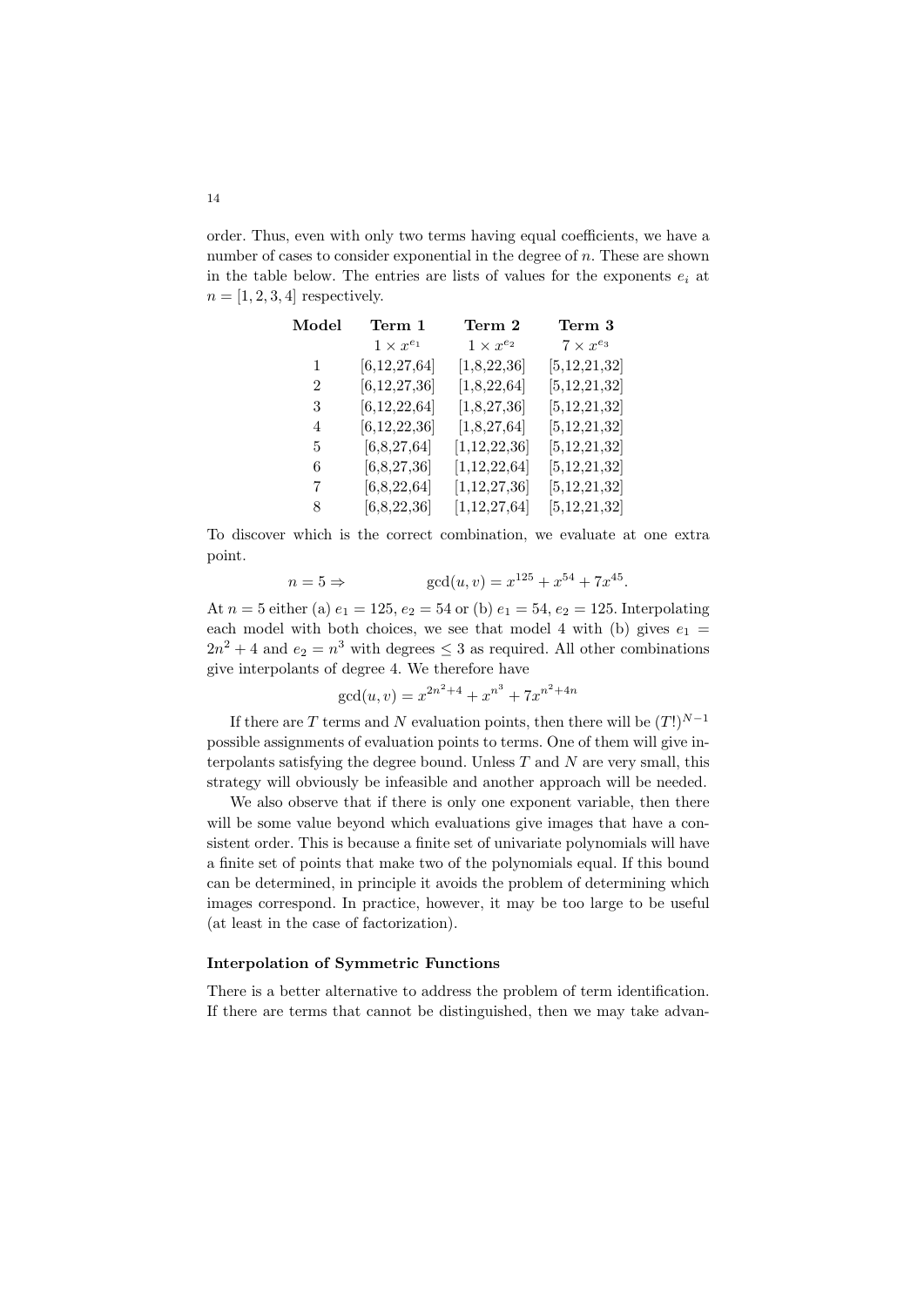tage of the symmetry and interpolate symmetric functions of the exponent polynomials.

If  $t_1, ..., t_T$  are the terms that cannot be distinguished, then we interpolate  $S_j(t_1, ..., t_T)$  for different j, where  $S_j$  is the j-th elementary symmetric function. We then use one evaluation point to break the symmetry and solve for the exponents of the  $t_i$ .

We use this method to compute the GCD of  $u$  and  $v$  given by equations (5) and (6). We wish to determine the exponents of the two terms  $x^{A(n)}$ and  $x^{B(n)}$ , where

$$
A(n) = a_3 n^3 + a_2 n^2 + a_1 n + a_0
$$
  

$$
B(n) = b_3 n^3 + b_2 n^2 + b_1 n + b_0
$$

To do this we interpolate  $S_1(A(n), B(n)) = A(n) + B(n)$  and  $S_2(A(n), B(n)) = A(n) \times B(n)$ . The polynomial for  $S_2$  will be of degree  $\leq$  6, so we need three extra points. We compute:

| $n=5 \Rightarrow$ | $gcd(u, v) = x^{125} + x^{54} + 7x^{45}$  |
|-------------------|-------------------------------------------|
| $n=6 \Rightarrow$ | $gcd(u, v) = x^{216} + x^{76} + 7x^{60}$  |
| $n=7 \Rightarrow$ | $gcd(u, v) = x^{343} + x^{102} + 7x^{77}$ |

We now have

| $n_{\rm c}$    | $A(n) + B(n)$    | $A(n) \times B(n)$ |
|----------------|------------------|--------------------|
| 1              | $1 + 6$          | $1 \times 6$       |
| $\mathfrak{D}$ | $8 + 12$         | $8 \times 12$      |
| 3              | $22 + 27$        | $22 \times 27$     |
|                | $36 + 64$        | $36 \times 64$     |
| 5              |                  | $54 \times 125$    |
| 6              |                  | $76 \times 216$    |
|                |                  | $102 \times 343$   |
| Interpolation  | $n^3 + 2n^2 + 4$ | $2n^5 + 4n^3$      |

To break the symmetry, we arbitrarily assign  $A(1) = 1$  and  $B(1) = 6$ . Additionally, we equate coefficients in

$$
A(n) + B(n) = n3 + 2n2 + 4
$$
  

$$
A(n) \times B(n) = 2n5 + 4n3
$$

to obtain 13 equations in the 8 unknowns  $\{a_i, b_i\}$ . Solving, we obtain:

$$
a_0 = 0
$$
  $a_1 = 0$   $a_2 = 0$   $a_3 = 1$   
 $b_0 = 4$   $b_1 = 0$   $b_2 = 2$   $b_3 = 0$ 

This determines the two exponents.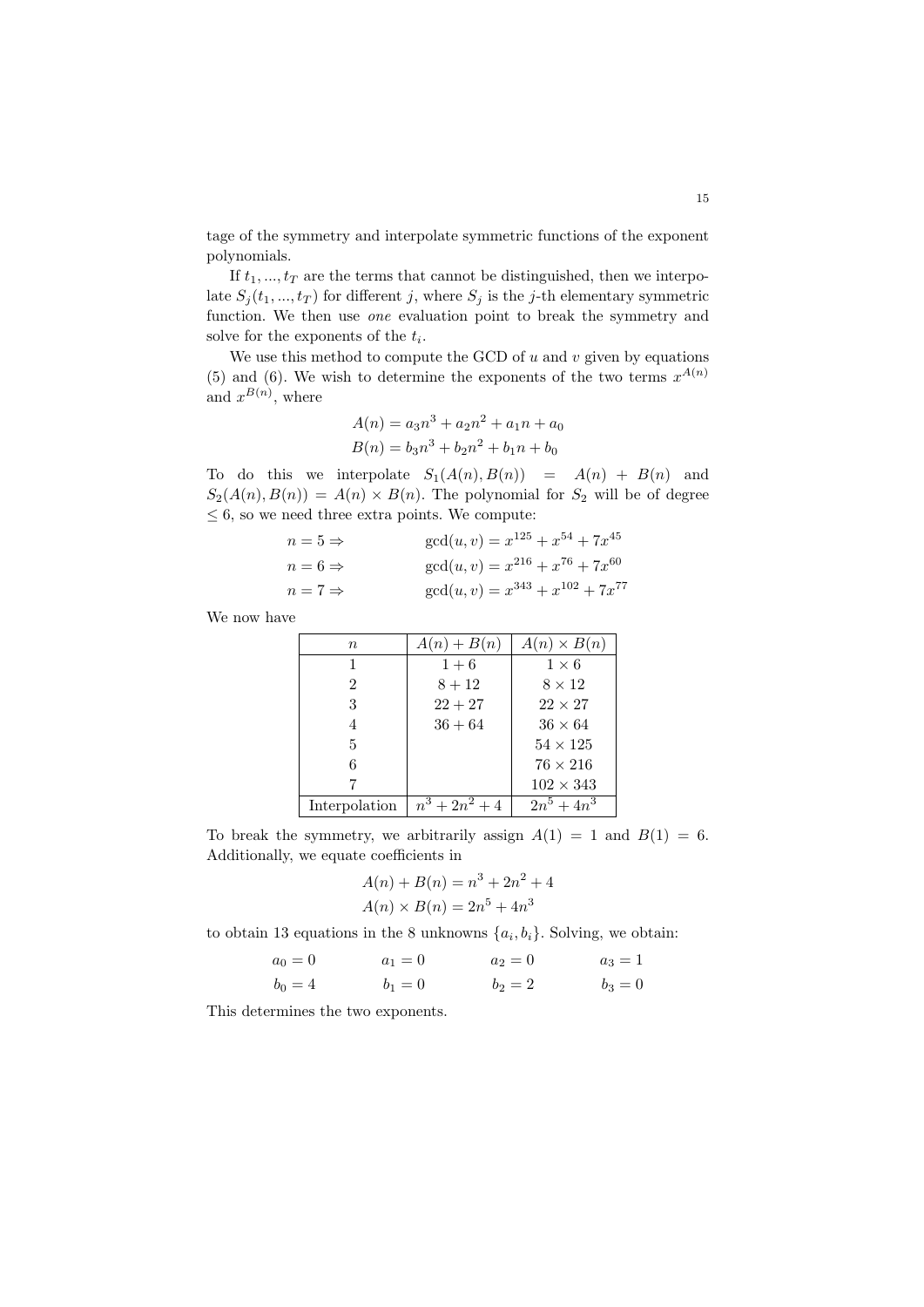#### 7. Generalizations

As mentioned earlier, we may contemplate other algebraic structures to encompass a wider class of expressions. Without going to the most general model of polynomial-valued integer functions, we may consider

- Allowing exponent variables to also appear as regular variables. To do this we can work in  $R[n_1, ..., n_p; n_1, ..., n_p, x_1, ..., x_v]$ . This is useful if we require formal derivatives.
- $\bullet$  Symbolic exponents on coefficients. We discuss these more below.  $^{2,6}$
- Non-uniform problems. That is, we may ask how to partition  $\mathbb{Z}^p$  as  $\bigcup_i D_i$ to obtain more specialized factorizations, gcd, etc, valid when restricted to substitutions on individual domains,  $\phi : (n_1, ..., n_p) \to D_i$ .
- Symbolic polynomials as exponents, or richer structures.
- Other polynomial forms, such as exponential polynomials
- Other problems, e.g. Gröbner bases of symbolic polynomials.<sup>8,9</sup>

Let us examine more closely the question of symbolic exponents on coefficients. Suppose we wish to factor a polynomial of the form  $x^{4m} - 2^{4n}$ . Assuming m and n may take on only integer values, the factorization over  $\mathbb{Q}$ is  $(x^{2m}+2^{2n})(x^m+2^n)(x^m-2^n)$ . This, however is equivalent to  $x^{4m}-16^n$ , which is not manifestly the difference of fourth powers. So how can we approach symbolic integer coefficients?

If the coefficient ring is a principal ideal domain, then we may extend our definition to allow symbolic exponents on prime coefficient factors:

**Definition 7.1.** The ring of symbolic polynomials in  $x_1, ..., x_v$  with exponents in  $n_1, n_2, ..., n_p$  and symbolic coefficients over the coefficient ring R, a PID with quotient field  $K$ , is the ring consisting of finite sums of the form

$$
\sum_i k_i \cdot \prod_j c_j^{d_{ij}} \cdot x_1^{e_{i1}} x_2^{e_{i2}} \cdots x_n^{e_{in}}
$$

where each product has a finite number of nonzero  $d_{ij}$ ,  $k_i \in K$ ,  $c_j$  are primes  $\in R$ ,  $d_{ij} \in \text{Int}_{[n_1,n_2,...,n_p]}(\mathbb{Z})\backslash \mathbb{Z}$  and  $e_{ij} \in \text{Int}_{[n_1,n_2,...,n_p]}(\mathbb{Z})$ . Multiplication is defined by

$$
k_1 c_1^{d_{11}} \cdots c_m^{d_{1m}} x_1^{e_{11}} \cdots x_n^{e_{1n}} \times k_2 c_1^{d_{21}} \cdots c_m^{d_{2m}} x_1^{e_{21}} \cdots x_n^{e_{2n}} =
$$
  

$$
k_1 k_2 c_1^{d_{11} + d_{21}} \cdots c_m^{d_{1m} + d_{2m}} x_1^{e_{11} + e_{21}} \cdots x_n^{e_{1n} + e_{2n}}
$$

We consider the case of integer coefficients and initially restrict our attention to the situation where the  $c_j$  are prime so relationships among symbolic coefficients are apparent. We may use the algebraic independence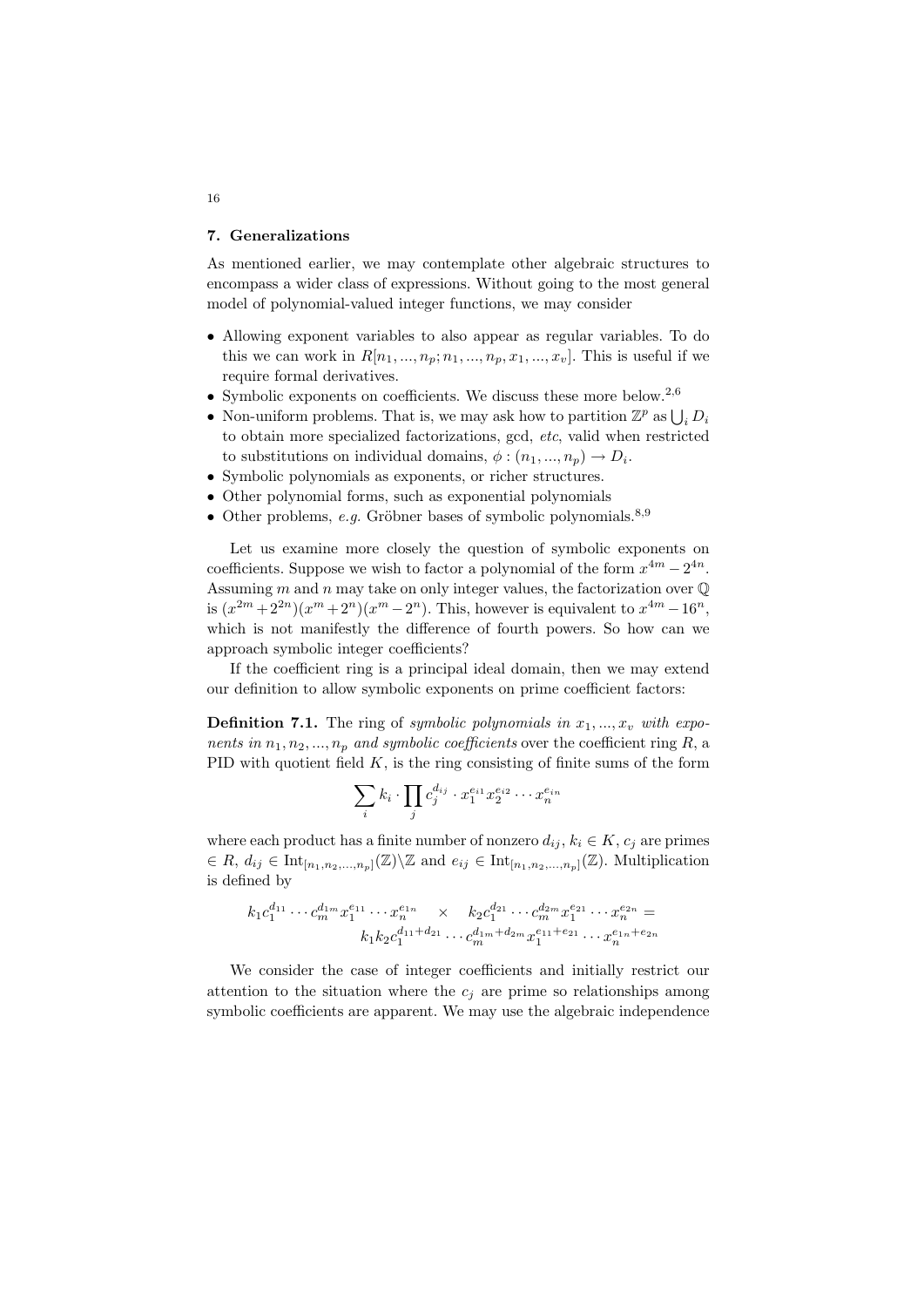of  $p_i^n, p_i^{n^2}$ , etc to treat  $p_i^{(n_1)\cdots(n_k)}$  $\sum_{i=1}^{n}$   $\binom{n}{i}$  as new variables, as before, in algorithms for factoring, GCD, and related operations.

This straightforward approach requires factoring each integer that appears with a symbolic exponent. In practice we do not want to factor the constant coefficients. Instead, we can form, for any particular problem, a GCD-free basis.<sup>1</sup> For example, if  $70^n$  and  $105^n$  appear, then using the basis  ${X_1 = 2^n, X_2 3^n, X_3 = 35^n}$  avoids factoring. Such a basis may be computed efficiently using only integer GCD and k-th roots.

### 8. Conclusions

We see a mathematically rich and practically important middle ground between the usual approaches of "symbolic computation" and "computer algebra." In this light, we have explored how to usefully work with symbolic polynomials — polynomial-like objects where the exponents can themselves be integer-valued polynomials.

We have modeled symbolic polynomials using the formal structure of a group ring. These are able to represent the kinds of symbolic polynomials we have seen in practice, for example in the analysis of algorithms. This algebraic structure allows us to perform arithmetic on symbolic polynomials, to simplify and transform them. We find, moreover, a UFD structure that admits algorithms for factorization, GCD, etc.

We have sketched two families of algorithms for symbolic polynomials. One puts the exponent polynomials in to a basis that makes their fixed divisors manifest, and then introduces new variables for the symbolic powers. The second family of algorithms is based on evaluation/interpolation, where multiple image problems are solved and the images combined. This approach sometimes has a technical problem in determining which images correspond to do the interpolation. Interpolating symmetric functions of the desired exponent polynomials can avoid some of these difficulties.

We have experimental implementations of both the extension and sparse projection methods, but it is too early to say which method will be most useful in practice.